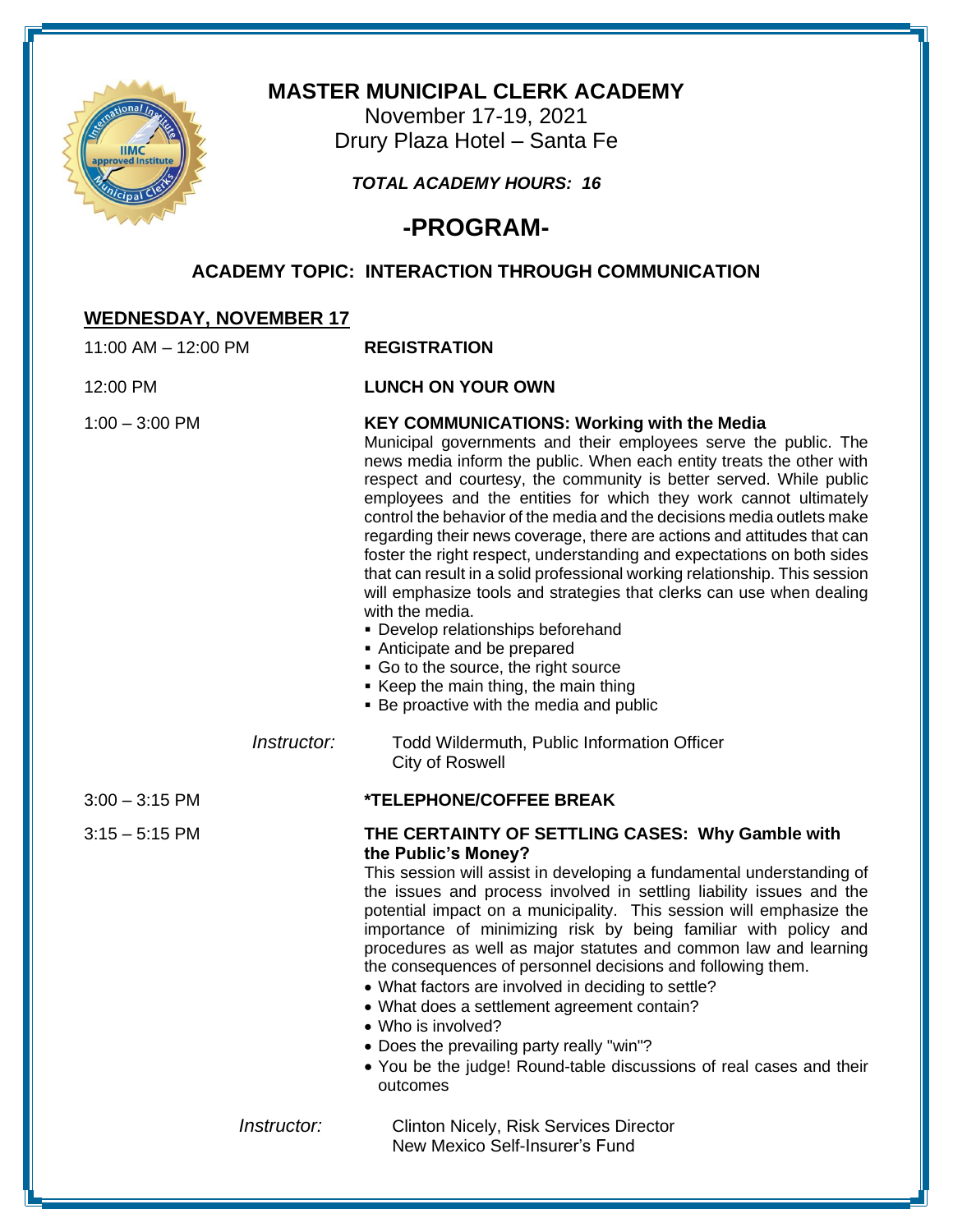#### **WEDNESDAY, NOVEMBER 17 -** *Continued*

| 5:30 PM                      | <b>RECEPTION - All Participants</b>                                                                                                                                                                                                                                                            |  |  |  |  |
|------------------------------|------------------------------------------------------------------------------------------------------------------------------------------------------------------------------------------------------------------------------------------------------------------------------------------------|--|--|--|--|
| <b>THURSDAY, NOVEMBER 18</b> |                                                                                                                                                                                                                                                                                                |  |  |  |  |
| $7:00 - 7:50$ AM             | <b>BREAKFAST</b>                                                                                                                                                                                                                                                                               |  |  |  |  |
| $8:00$ AM $-5:15$ PM         | <b>DEMOCRACY IN ACTION - PARLIAMENTARY PROCEDURE</b><br><b>FOR GOVERNING BODY MEETINGS</b>                                                                                                                                                                                                     |  |  |  |  |
|                              | L<br><b>Parliamentary Procedure</b><br><b>Parliamentary Principles</b><br>II.<br>III. Absolute Rules<br><b>IV.</b> 12 Ranking Motions<br>V. The Basics - Motions by Class<br><b>VI.</b> Processing Motions<br><b>VII.</b> Decorum/Rules of Voting<br><b>VIII.</b> Robert's is Not the Only Way |  |  |  |  |
| Instructor:                  | Adam Hathaway. PRP<br>Note: Same Instructor all day.                                                                                                                                                                                                                                           |  |  |  |  |
| $10:00 - 10:15$ AM           | <b>*TELEPHONE/COFFEE BREAK</b>                                                                                                                                                                                                                                                                 |  |  |  |  |
| $12:15 - 12:55$ PM           | <b>LUNCHEON - All Participants</b>                                                                                                                                                                                                                                                             |  |  |  |  |
| $3:00 - 3:15$ PM             | <b>*TELEPHONE/COFFEE BREAK</b>                                                                                                                                                                                                                                                                 |  |  |  |  |
| 5:30 PM                      | <b>RECEPTION - All Participants</b>                                                                                                                                                                                                                                                            |  |  |  |  |

#### **FRIDAY, NOVEMBER 19**

| 7:00 – 7:50 AM | <b>BREAKFAST</b> |
|----------------|------------------|
|                |                  |

#### 8:00 – 10:00 AM **DIVERSITY, EQUITY AND INCLUSION: FIND OUT WHAT THAT MEANS TO ME**

As local governments face increased demand to address residents' diversity, equity, and inclusion expectations, elected and administrative leaders are tasked with balancing responsiveness in an equitable manner. Providing an equitable approach to service delivery is vital in ensuring that local governments continue to stay responsive to residents' changing and contemporary needs; however, oftentimes, equity initiatives are viewed from a political, agenda-driven lens. In this session, we will break down diversity, equity, and inclusion initiatives using a 30,000-foot view, and discuss tools and ideas that clerks can use to assess and enhance responsiveness to all residents, employees, businesses, and visitors to your community.

*Instructor:* Stephen Ruger, CMC, Deputy City Manager City of Rio Rancho